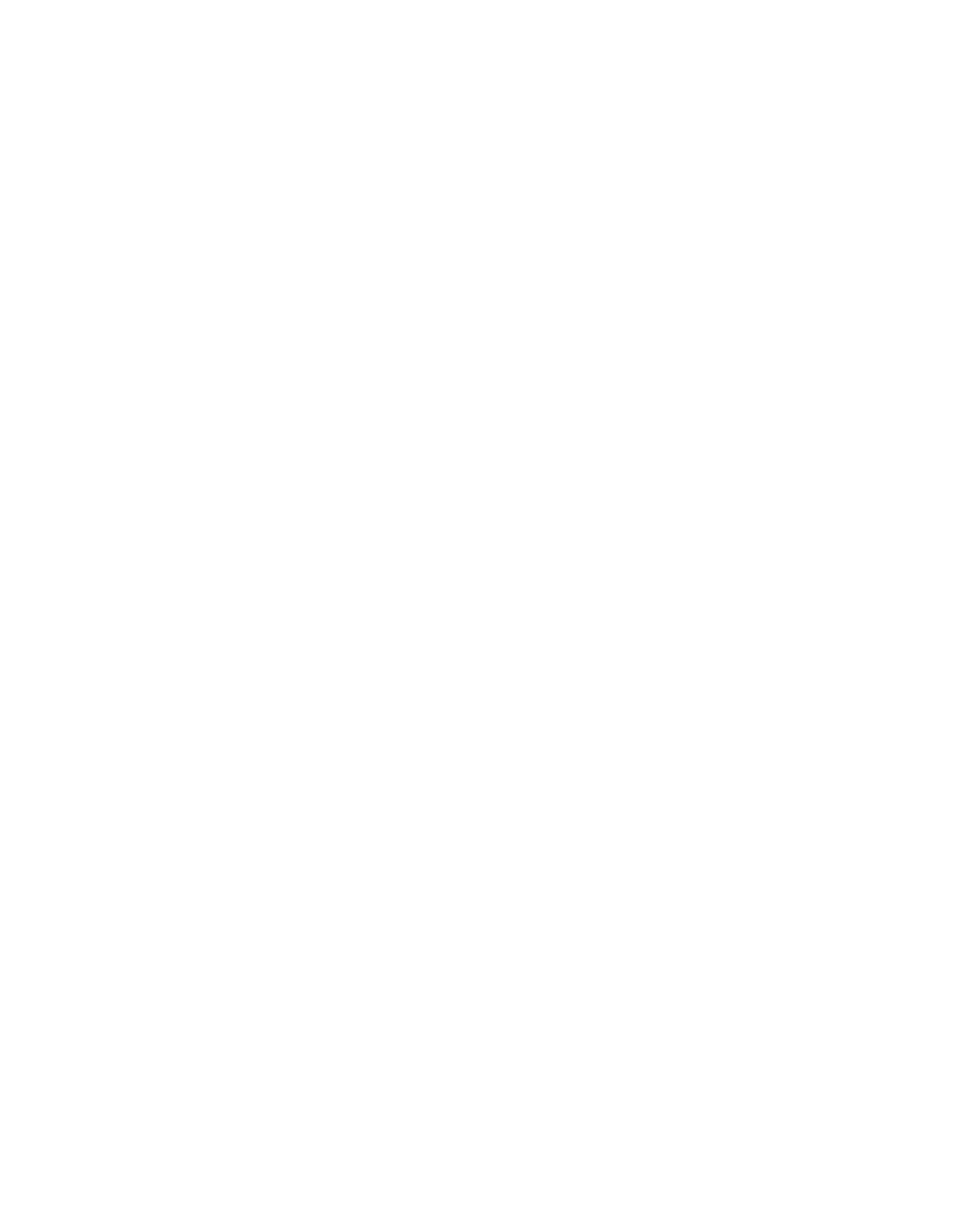#### **In the case of Dragi Petrović v. Serbia,**

The European Court of Human Rights (Third Section), sitting as a Committee composed of:

Valeriu Gritco, President, Branko Lubarda, Mārtiņš Mits, *judges,*

and Marialena Tsirli, *Deputy Section Registrar,*

Having deliberated in private on 29 September 2015,

Delivers the following judgment, which was adopted on that date:

## PROCEDURE

1. The case originated in an application (no. 80152/12) against Serbia lodged with the Court under Article 34 of the Convention for the Protection of Human Rights and Fundamental Freedoms ("the Convention") by a Serbian national, Mr Dragi Petrović ("the applicant"), on 10 December 2012.

2. The applicant was represented by Mr N. Antić, a lawyer practising in Vladičin Han. The Serbian Government ("the Government") were represented by their Agent, Ms V. Rodić.

3. On 28 August 2013 the application was communicated to the Government.

4. The Government objected to the examination of the application by a Committee. After having considered the Government's objection, the Court rejects it.

## THE FACTS

#### I. THE CIRCUMSTANCES OF THE CASE

5. The applicant was born in 1944 and lives in Vladičin Han.

6. The applicant was employed by "*DPPK Delišes*", a socially-owned company based in Vladičin Han ("the debtor").

7. On 7 October 2003, 28 January 2004 and 21 September 2004 the Vladičin Han Municipal Court ordered the debtor to pay the applicant specified sums in respect of salary arrears, social security contributions and procedural costs.

8. These judgements became final on 6 November 2003, 15 March 2004 and 26 October 2004, respectively.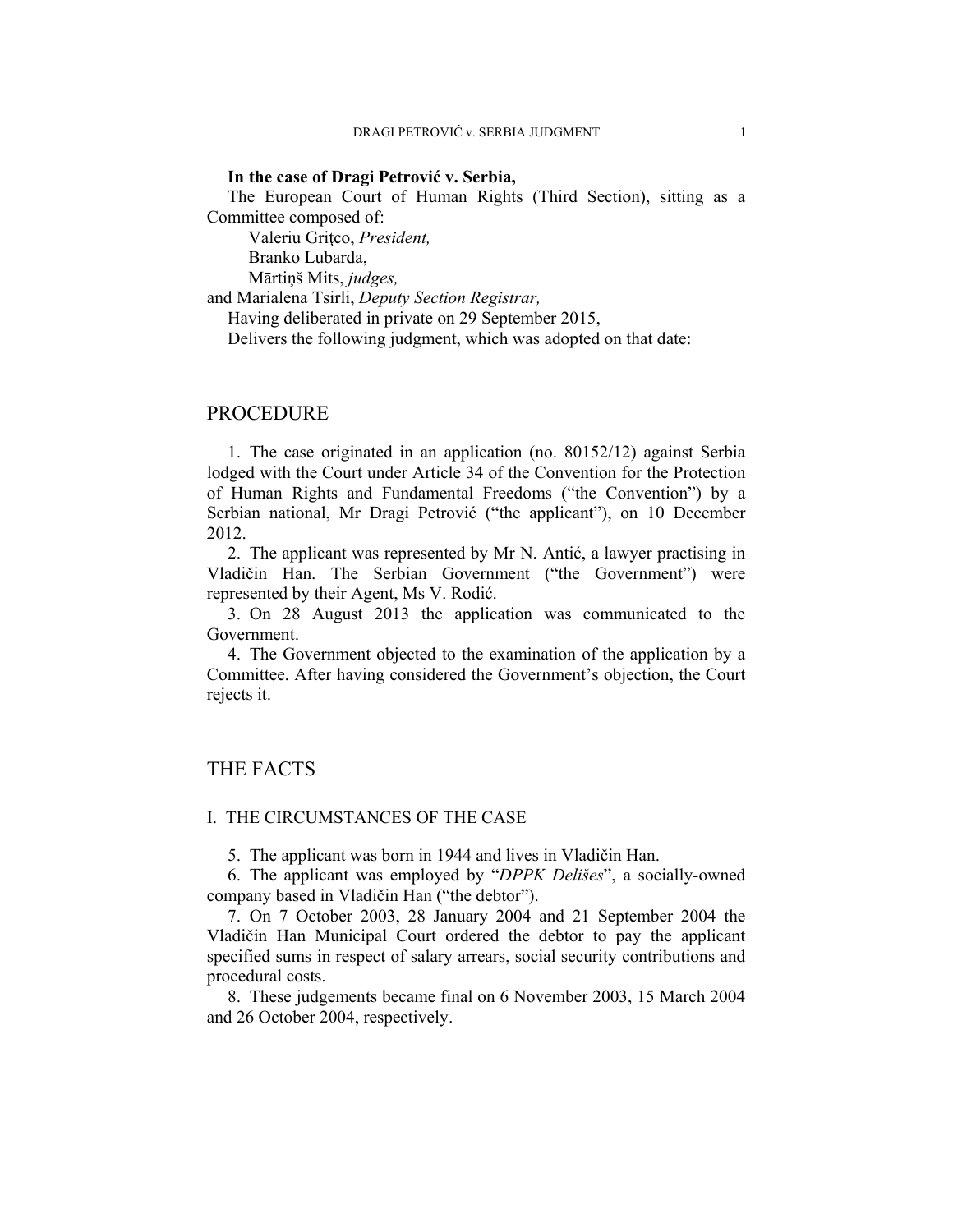9. On 12 August 2011, 2 September 2011 and 17 August 2011, respectively, the Vladičin Han Municipal Court issued enforcement orders with regard to the said judgements.

10. On 6 March 2013 the Vranje Court of First Instance, acting now as an enforcement court instead of the Vladičin Han Municipal Court, found, with respect to the judgments of 28 January 2004 and 21 September 2004, that the debtor had no assets against which the enforcement could be carried out and requested the applicant to propose a new inventory of the debtor's assets within 45 days. The said court also warned the applicant that should he fail to do so, or if during the new inventory no assets were to be found, the court could decide to stay the enforcement proceedings.

11. The applicant did not propose a new inventory of debtor's assets and by decision of the Vranje Court of First Instance of 10 May 2013 the enforcement proceedings were stayed in respect of the judgments of 28 January 2004 and 21 September 2004.

12. The enforcement proceedings instituted on the basis of the judgment rendered by the Vladičin Han Municipal Court on 7 October 2003 continued and are still pending.

#### II. RELEVANT DOMESTIC LAW

13. For the relevant domestic law, see *R. Kačapor and Others v. Serbia*  nos. 2269/06, 3041/06, 3042/06, 3043/06, 3045/06 and 3046/06, §§ 57-82, 15 January 2008; *Vlahović v. Serbia* no. 42619/04, §§ 37-47, 16 December 2008; *Crnišanin and Others v. Serbia* nos. 35835/05, 43548/05, 43569/05 and 36986/06, §§ 100-104, 13 January 2009; *Adamović v. Serbia,* no. 41703/06, §§ 17-22, 2 October 2012; and *Marinković v. Serbia* (dec.) no. 5353/11, §§ 26-29 and §§ 31-44, 29 January 2013.

### THE LAW

## I. ALLEGED VIOLATION OF ARTICLE 6 OF THE CONVENTION AND ARTICLE 1 OF PROTOCOL No. 1

14. The applicant complained about the respondent State's failure to enforce final judgments rendered in his favour against the debtor. This complaint falls to be examined under Article 6 of the Convention and Article 1 of Protocol No. 1 which, in so far as relevant, read as follows: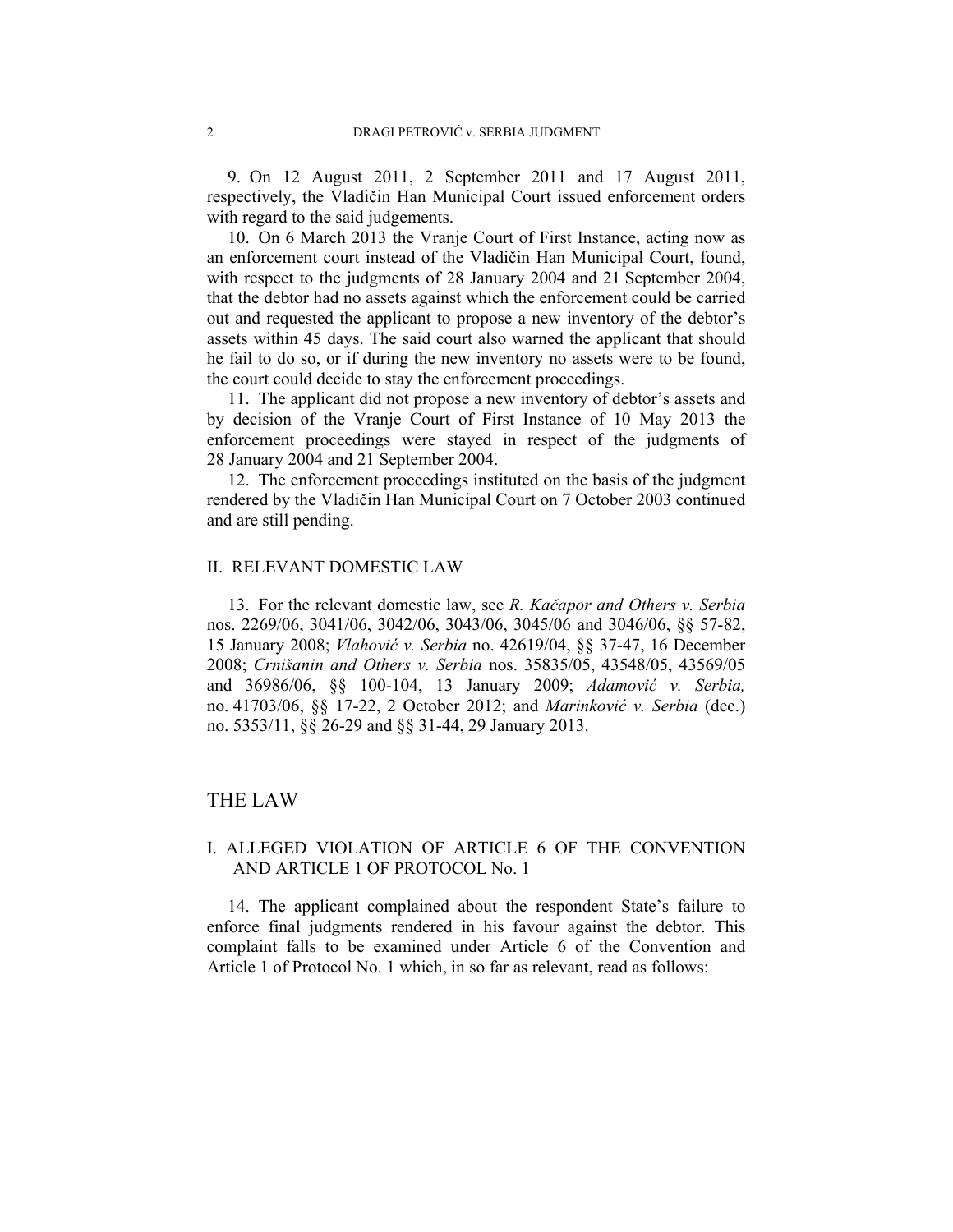#### **Article 6 § 1**

"In the determination of his civil rights and obligations ..., everyone is entitled to a fair and public hearing within a reasonable time by an independent and impartial tribunal established by law."

#### **Article 1 of Protocol No. 1**

"Every natural or legal person is entitled to the peaceful enjoyment of his possessions. No one shall be deprived of his possessions except in the public interest and subject to the conditions provided for by law and by the general principles of international law.

The preceding provisions shall not, however, in any way impair the right of a State to enforce such laws as it deems necessary to control the use of property in accordance with the general interest or to secure the payment of taxes or other contributions or penalties."

#### **A. Admissibility**

#### *1. Exhaustion of domestic remedies*

15. The Government submitted that the applicant had failed to properly exhaust the available domestic remedies in the enforcement of judgements of 28 January 2004 and 21 September 2004 as he had not proposed a new inventory of debtor's assets.

16. The applicant maintained that he had complied with the exhaustion requirement.

17. The Court notes that the applicant had judgments given in his favour which were final and enforceable and the execution of which was the responsibility of the authorities. In principle, when an applicant, such as the present one, obtains a final judgment against a State-controlled entity, he or she is only required to file a request for the enforcement of that judgment to the competent court or, in case of liquidation or insolvency proceedings against the debtor, to report his or her claims to the administration of the debtor (see *Lolić v. Serbia*, no. 44095/06, § 26, 22 October 2013). Given that the applicant in the present case did so, the Court considers that the applicant has properly exhausted regular domestic remedies that were available to him and that he did not need to exhaust any further remedies. Accordingly, the Government's objection must be rejected.

#### *2. Abuse of the right to petition*

18. The Government further argued that the applicant had abused the right to petition by failing to provide the Court with all the facts relevant to his complaint. In particular, the applicant omitted to inform the Court that he could have proposed a new inventory of the debtor's assets.

19. The applicant did not dispute that fact, but considered it to be irrelevant.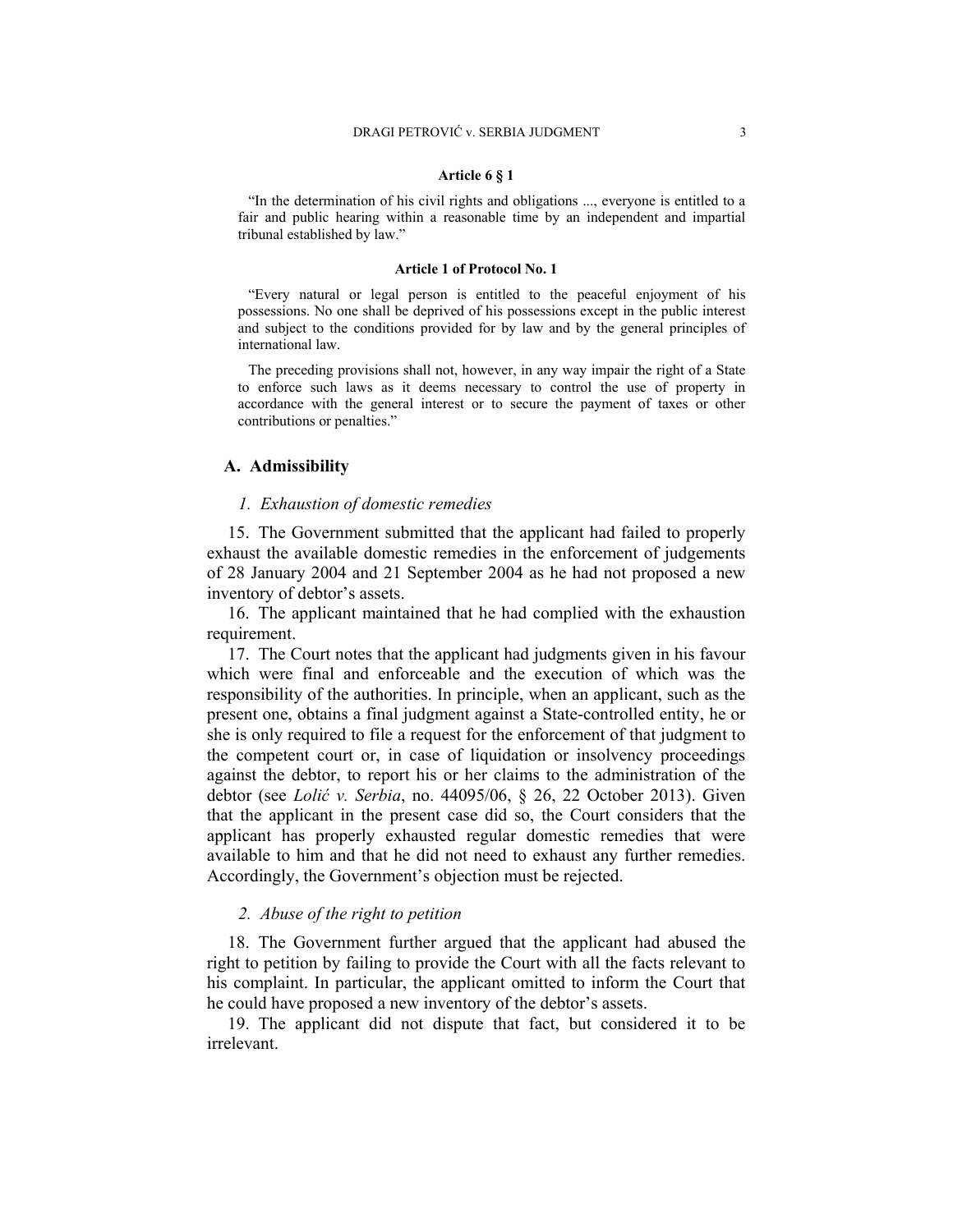20. The Court reiterates that an application may be rejected as an abuse of the right of individual application within the meaning of Article 35 § 3 (a) of the Convention if, among other reasons, it was knowingly based on false information (see *Gross v. Switzerland* [GC], no. 67810/10, § 28, ECHR 2014; and *S.A.S. v. France* [GC], no. 43835/11, § 67, ECHR 2014) or if significant information and documents were deliberately omitted, either where they were known from the outset or where new significant developments occurred during the proceedings (see *Predescu v. Romania*, no. 21447/03, §§ 25-27, 2 December 2008; and *Tatalović and Dekić v. Serbia* (dec.), no. 15433/07, 29 May 2012). Incomplete and therefore misleading information may amount to an abuse of the right of application, especially if the information in question concerns the very core of the case and no sufficient explanation is given for the failure to disclose that information (see *Predescu*, cited above, §§ 25-26; and *Komatinović v. Serbia* (dec.), no. 75381/10, 29 January 2013).

21. Turning to the present case, the Court notes that the applicant was not required to request a new inventory of assets in the enforcement proceedings (see paragraph 17 above). Consequently, his failure to do so was not significant information that concerned the very core of his case. In such circumstances, the Court finds no grounds to conclude that the applicant has abused his right of individual petition.

#### *3. Conclusion*

22. The Court considers that the application is not manifestly ill-founded within the meaning of Article 35  $\S$  3 (a) of the Convention. It further considers that it is not inadmissible on any other grounds. It must therefore be declared admissible.

#### **B. Merits**

23. The Court observes that it has frequently found violations of Article 6 of the Convention and/or Article 1 of Protocol No. 1 to the Convention in cases raising issues similar to those raised in the present case (see *R. Kačapor and Others*, cited above, §§ 115-116 and § 120; *Crnišanin and Others,* cited above, §§ 123-124 and §§ 133-134; and *Adamović* cited above, § 41).

24. Having examined all the material submitted to it, the Court considers that the Government have not put forward any fact or convincing argument capable of persuading it to reach a different conclusion in the present case. There has, accordingly, been a violation of Article 6 § 1 of the Convention and Article 1 of Protocol No. 1.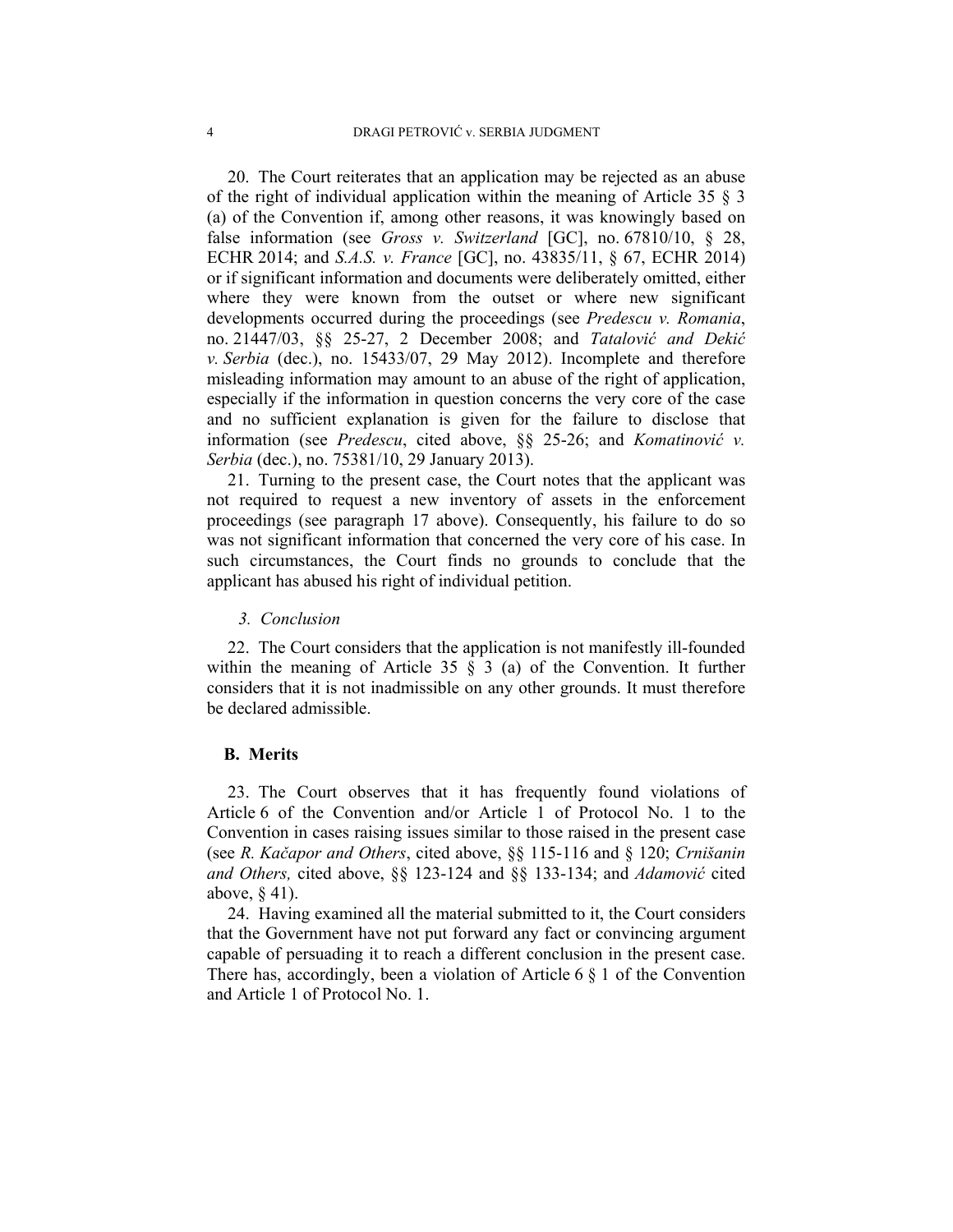#### II. APPLICATION OF ARTICLE 41 OF THE CONVENTION

25. Article 41 of the Convention provides:

"If the Court finds that there has been a violation of the Convention or the Protocols thereto, and if the internal law of the High Contracting Party concerned allows only partial reparation to be made, the Court shall, if necessary, afford just satisfaction to the injured party."

#### **A. Damage, costs and expenses**

26. The applicant requested that the State be ordered to pay, from its own funds: (i) the sums awarded by the final judgments rendered in his favour; and (ii) 2,000 euros (EUR) in respect of non-pecuniary damage and the costs incurred before the Court.

27. The Government contested these claims.

28. Having regard to the violations found in the present case and its own case-law (see *R. Kačapor and Others,* cited above, §§ 123-126, and *Crnišanin and Others*, cited above, § 139), the Court considers that the applicant's claims for pecuniary damage concerning the payment of the outstanding judgment debt must be accepted. The Government shall therefore pay the applicant the sums awarded in the final domestic judgments adopted on 7 October 2003, 28 January 2004 and 21 September 2004, less any amounts which may have already been paid in respect of the said judgments.

29. As regards non-pecuniary damage, the Court considers that the applicant sustained some non-pecuniary loss arising from the breaches of the Convention found in this case. Having regard to its case-law (*Stošić v. Serbia*, no. 64931/10, §§ 66-68, 1 October 2013), the Court awards EUR 2,000 to the applicant. This sum is to cover non-pecuniary damage, costs and expenses.

#### **B. Default interest**

30. The Court considers it appropriate that the default interest rate should be based on the marginal lending rate of the European Central Bank, to which should be added three percentage points.

## FOR THESE REASONS, THE COURT, UNANIMOUSLY,

1. *Declares* the application admissible;